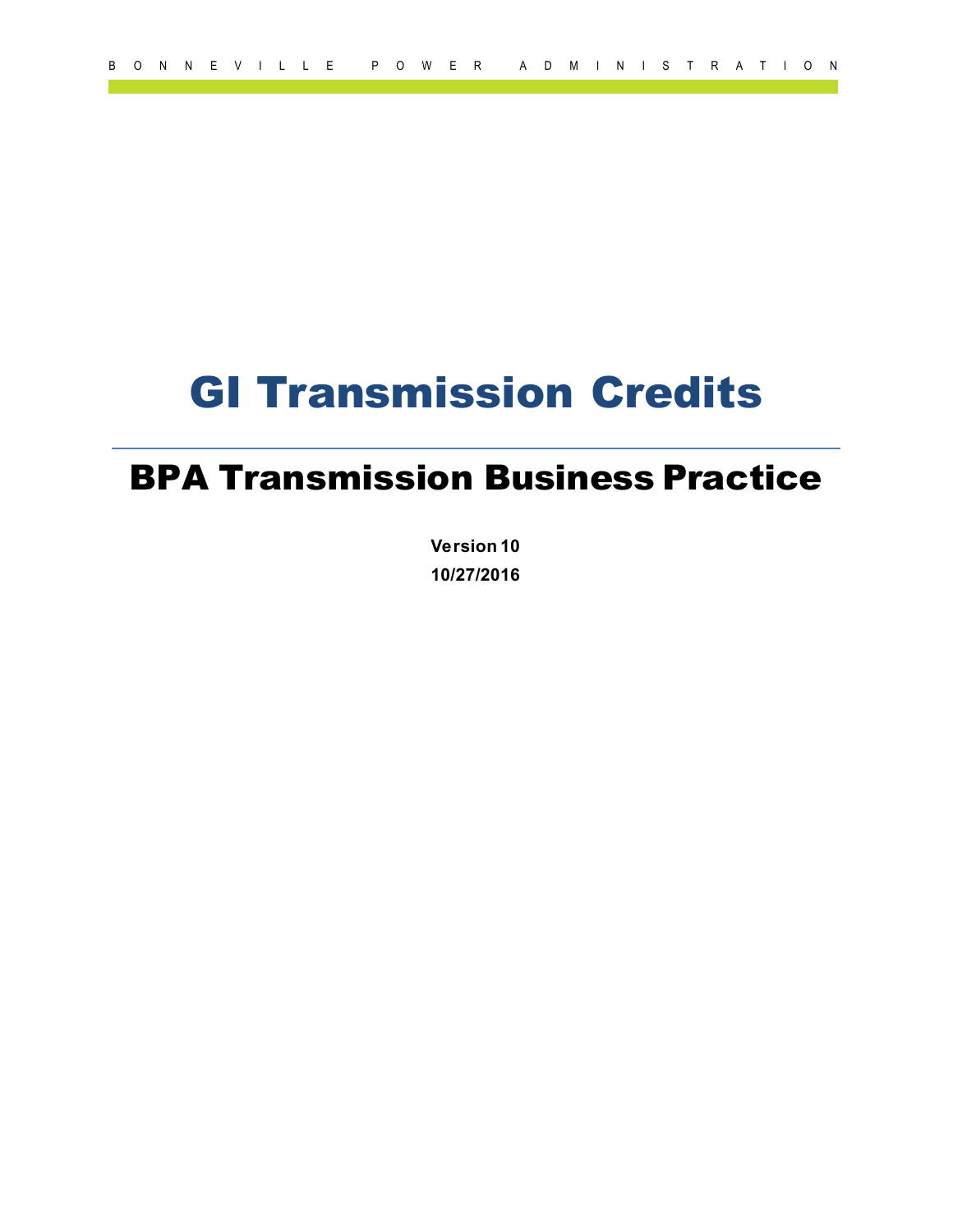## GI Transmission Credits

#### **Version 10**

The GI Transmission Credits Business Practice describes how repayment will occur for Interconnection Customers entitled to Transmission Credits.

#### BPA Policy Reference

• [Open Access Transmission Tariff \(OATT\)](https://www.bpa.gov/energy-and-services/transmission/tariff): Attachment L: Interconnection Procedures (LGIP); 11.4; 12.1; 12.2.3

For more information, visit the **BPA Transmission Business Practices webpage** or submit questions t[o techforum@bpa.gov](mailto:techforum@bpa.gov).

## Table of Contents

### <span id="page-1-0"></span>A. Credit Balance

- 1. The initial Transmission Credit balance consists of the total funds advanced by the Interconnection Customer to BPA Transmission Services for the construction of Network Upgrades.
- 2. BPA Transmission Services will adjust the Interconnection Customer's Transmission Credit balance within six months following the completion of the construction of Network Upgrades based on the final costs associated with the project. This adjustment will occur via an invoice of the final costs.
	- a. If the actual cost of the Network Upgrades is less than the funds advanced by the Interconnection Customer, BPA Transmission Services will refund the unspent portion to the Interconnection Customer plus interest that has accrued on the unspent funds within 30 Calendar Days of issuance of the invoice for final costs.
	- b. If the actual cost of the Network Upgrades exceeds the funds advanced by the Interconnection Customer, BPA Transmission Services will invoice the Interconnection Customer for the remaining amount. These additional funds will be added to the Interconnection Customer's Transmission Credit balance.
- 3. Interest begins to accrue at the USD Government Agency BVAL Curve on all funds advanced for the construction of Network Upgrades from the date BPA Transmission Services receives the payment(s) for Network Upgrades from the Interconnection Customer.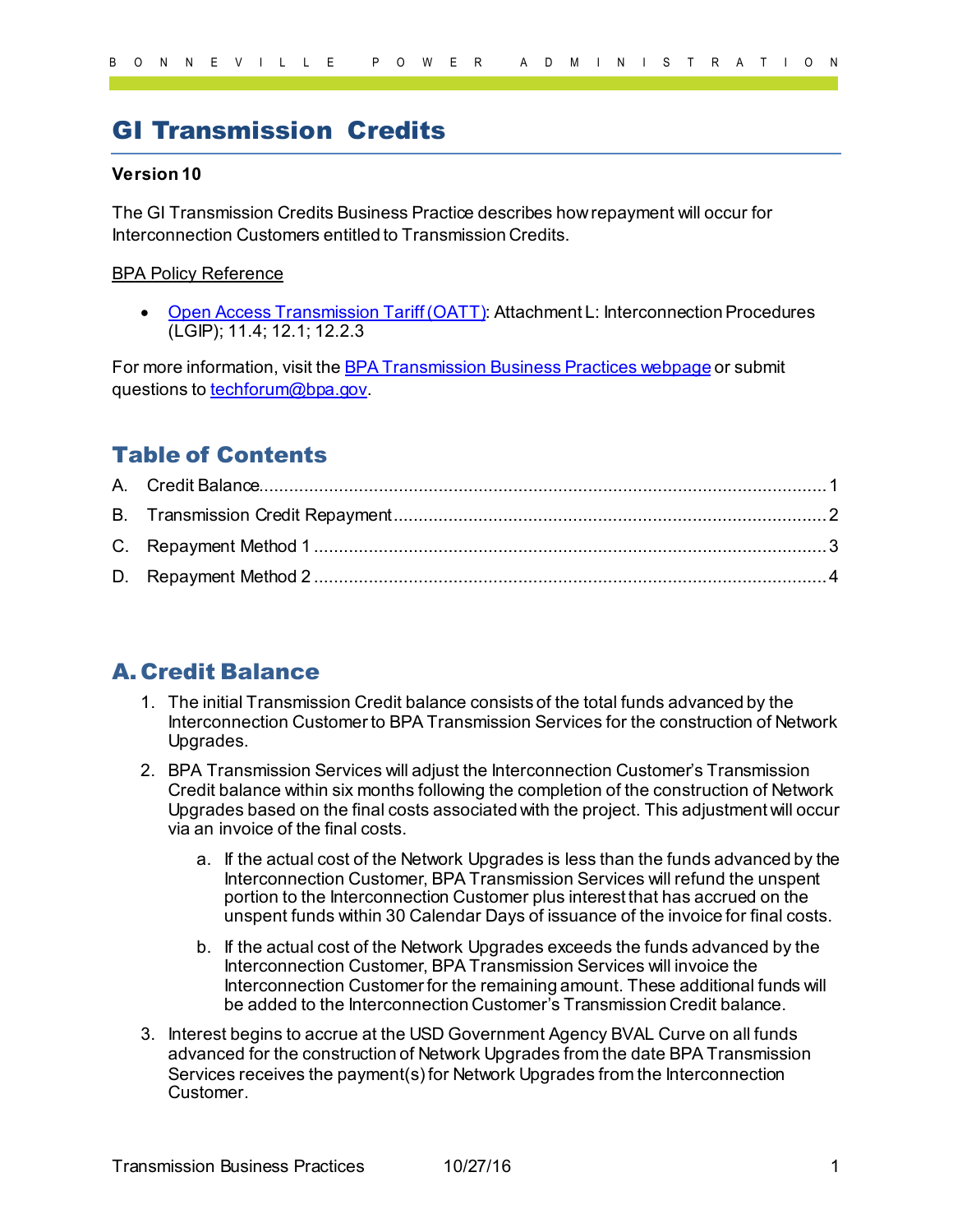- 4. Once repayment has begun, interest will continue to accrue on the remaining portion of the Transmission Credit balance at the 10-year Government Agency Borrowing Rate.
- 5. Twenty years after the Commercial Operation Date of the generator, BPA Transmission Services will refund any remaining Transmission Credit balance in a single payment to the Interconnection Customer, or its assignee(s) eligible to receive such payment.
- 6. The Interconnection Customer can assign its right to receive Transmission Credits to another entity by completing and submitting a[n Assignment of Transmission Credits form](https://www.bpa.gov/energy-and-services/transmission/business-practices/forms) to their Transmission Account Executive at least 60 Calendar Days prior to the effective date of the assignment. The written notice must include the following information:
	- a. Written authorization consenting to the assignment of the right to receive Transmission Credits signed by both the Interconnection Customer and assignee.
	- b. The effective date of an assignment must be on the first day of a calendar month.
	- c. The portion of the Transmission Credit balance assigned to each assignee, the duration of the assignment, and any other material terms, reservations, limitations or obligations related to the assignment, including those that may affect a subsequent reassignment of the right to receive Transmission Credits.
		- i. Subsequent reassignments from the assignee to other entities shall also be subject to step 6.
- 7. Within 15 Calendar days of the receipt of a completed notice of assignment, the Customer's Account Executive will provide both the assignor and the assignee written notification acknowledging the assignment.

#### <span id="page-2-0"></span>B. Transmission Credit Repayment

- 1. The Interconnection Customer must select, prior to the Commercial Operation Date of the Generating Facility, one of the two Transmission Credit repayment methods identified.
	- a. Method 1: When transmission service commences, Transmission Credits will be applied to charges in the Interconnection Customer's, or its assignee(s), monthly transmission bill for Network Integration (NT) or Point-to-Point (PTP) Transmission Service on a dollar-for-dollar basis at the applicable transmission rates that are in effect when transmission service is taken. Under Method 1, the Interconnection Customer must have acquired transmission service by the start of commercial operations.
	- b. Method 2: Upon the Commercial Operation Date of the Generating Facility, as declared by the Interconnection Customer under the provisions of LGIA, Appendix E, Transmission Credits will be repaid to the Interconnection Customer, or its assignee(s), the monthly payment is based on the Generating Facility Capacity, multiplied by the Plant Capacity Factor, multiplied by the current PTP Long-Term rate.
		- i. The length of assignment of cash payments must be a minimum of 12 months.
		- ii. A cash payment will be made only to the assignee of the Interconnection Customer.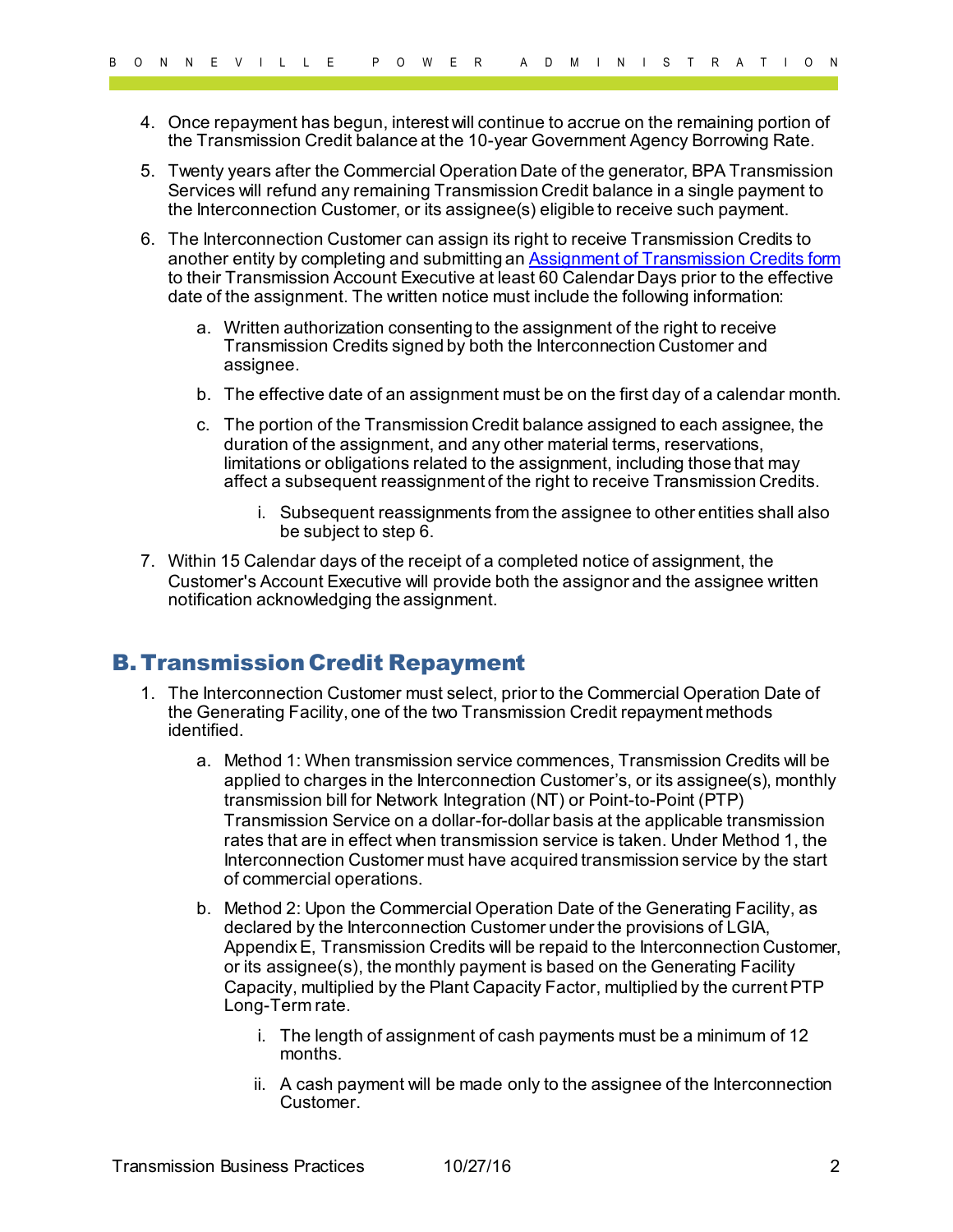- iii. Assignments may be made only to those who have an existing contractual relationship with BPA Transmission Services.
- 2. The default Transmission Credit repayment method is Method 2. Customers preferring Method 1 must notify BPA Transmission Services in writing prior to the Commercial Operation Date of the Generating Facility. Otherwise transmission credits will be returned pursuant to Method 2.
- 3. The Transmission Credits will be repaid exclusively by either Method 1 or 2. The methods may not be combined.
- 4. The repayment method selected by the Interconnection Customer will remain in effect for the entire term over which Transmission Credits are repaid. The Interconnection Customer cannot switch between Methods 1 and 2.
- 5. The assignee(s) of the Transmission Credits are bound by the repayment method selected by the Interconnection Customer. The assignee(s) cannot switch between Methods 1 and 2.

### <span id="page-3-0"></span>C. Repayment Method 1

- 1. An Interconnection Customer that selects Method 1 repayment must have an executed LGIA and either a PTP Service Agreement with the Point-of-Receipt (POR) at the Generating Facility or an NT Service Agreement in order to receive Transmission Credits.
- 2. If the Interconnection Customer assigns its right to receive Transmission Credits, the assignee must have either a PTP Service Agreement with the POR at the Generating Facility or an NT Service Agreement.
- 3. The table below specifies the transmission services that are eligible for Transmission Credits:

| <b>Eligible for Credits</b>                       |                                                                                                                        |  |  |
|---------------------------------------------------|------------------------------------------------------------------------------------------------------------------------|--|--|
| Firm PTP<br><b>Transmission Service,</b><br>when: | The POR is at the Generating Facility<br>$\bullet$                                                                     |  |  |
|                                                   | The POR is at the Generating Facility and the POD is<br>$\bullet$<br>redirected                                        |  |  |
|                                                   | The POR is at the Generating Facility and is<br>$\bullet$<br>redirected on a short-term firm or on a non-firm basis    |  |  |
|                                                   | • The POR is not at the Generating Facility and the<br>POR is redirected to the generator on a long-term firm<br>basis |  |  |
| Non-Firm PTP                                      | The POR is at the Generating Facility on the original                                                                  |  |  |
| <b>Transmission Service,</b><br>when:             | reservation                                                                                                            |  |  |
| NT Transmission<br>Service, when:                 | The Generating Facility is a designated Network Resource                                                               |  |  |
| Secondary NT                                      | The POR is at the Generating Facility on the original                                                                  |  |  |
| Service, when                                     | reservation                                                                                                            |  |  |
| <b>Other Services</b>                             | None                                                                                                                   |  |  |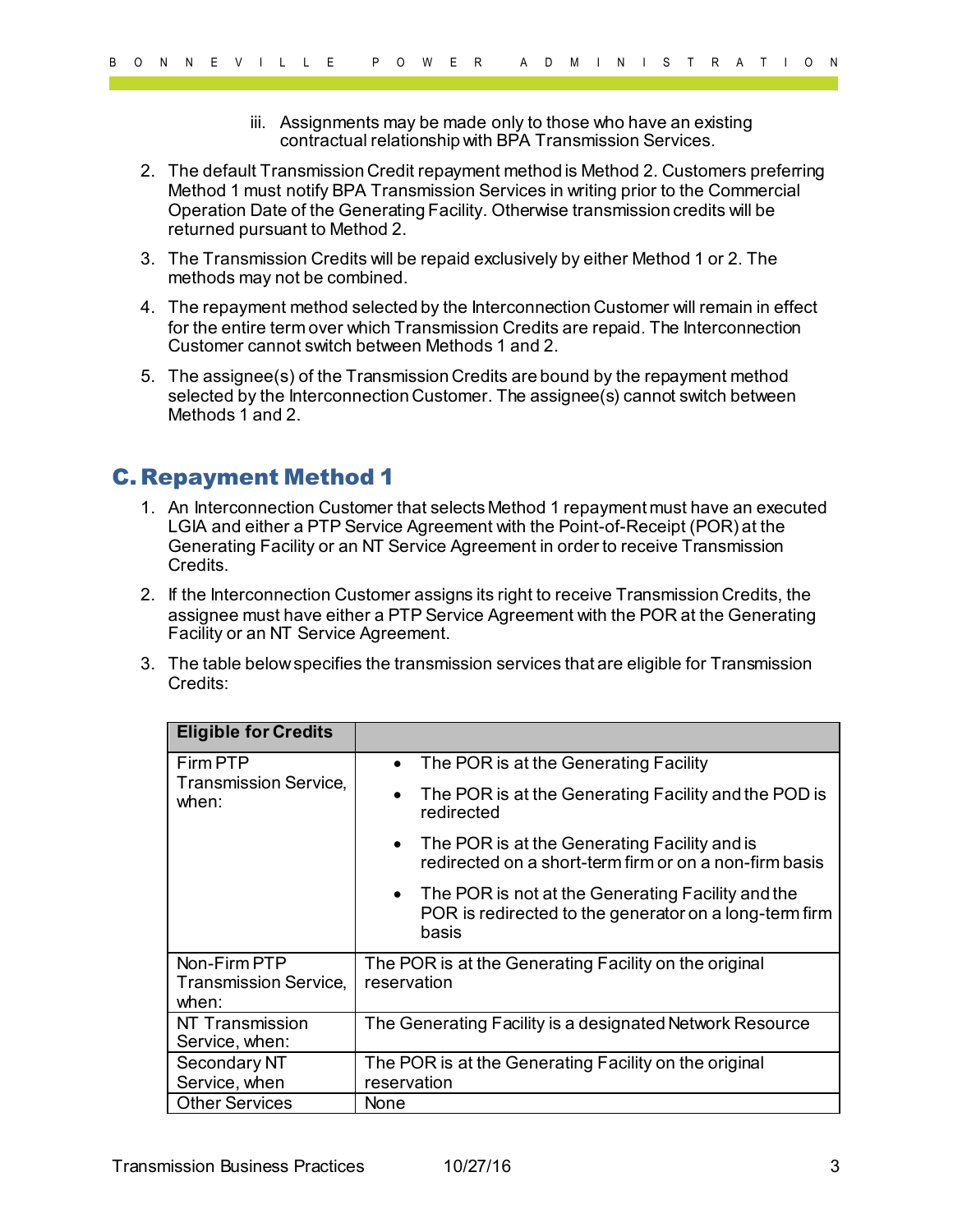- 4. Eligible transmission service is limited to the Nameplate Capacity of the Generating Facility for all Transmission Customers receiving Transmission Credits associated with the same resource.
- 5. For Firm PTP Transmission Service (POR at the Generating Facility) that is, in part, redirected on a long-term firm basis to another POR, the Transmission Credit will be reduced by the amount of the long-term firm service that is redirected away from the POR at the Generating Facility. For Firm PTP Transmission Service (POR at the Generating Facility) that is, in part, redirected on a short-term firm or on a non-firm basis to another POR, the Transmission Credit will not be impacted.
- 6. For Transmission Customers taking NT Transmission Service that are eligible to receive Transmission Credits, the Transmission Credit repaid in a given month is determined from the ratio of a Transmission Customer's monthly maximum hourly scheduled energy from the Generating Facility to the Transmission Customer's maximum Network Load on the hour of the Monthly Transmission Peak Load during the past 12 months, including the month in which the Transmission Credit is applied. The Transmission Credit will be applied to the Network Integration Rate on the Transmission Customer's invoice.
- 7. Example: If a Transmission Customer scheduled an hourly maximum of 10 MW from a resource for which the Transmission Customer holds Transmission Credits, and the Transmission Customer's maximum Network Load on the hour of the Monthly Transmission Peak Load during the past 12 months (i.e., the current billing month plus the last 11 months) was 200 MW, then the Transmission Credit applied for the month is 10/200, or five percent of the Transmission Customer's Network Integration Rate.

#### <span id="page-4-0"></span>D. Repayment Method 2

- 1. If an Interconnection Customer selects Method 2 repayment, the recipient receives a monthly cash payment, based on estimated transmission usage related to the generation facility.
- 2. The monthly cash payment shall be calculated using the following equation: (Generating Facility Capacity \* Plant Capacity Factor) \* Current PTP Long-Term rate
- 3. The monthly cash payment will be established prior to the Commercial Operation Date of the Generating Facility.
- 4. The monthly cash payment may be adjusted from time-to-time based on changes to the PTP Long-Term rate and/or updates to the metrics used by BPA Transmission Services to establish Plant Capacity Factor in Table 6.3 of the Northwest Electric Power and Conservation Plan.
- 5. For the purposes of determining the Plant Capacity Factor, BPA Transmission Services calculates the average historical percentage of nameplate capacity purchased as firm transmission by Generating Facilities that have received Transmission Credits under Method 1. The calculation of the historical capacity factor is shown in the table below in subsection (b). BPA Transmission Services then compares the historical capacity factor with the plant capacity factor published in Table 6.3 of the Sixth Northwest Conservation and Electric Power Plan for the appropriate reference plant, and uses the greater of the two to calculate the monthly cash payment.